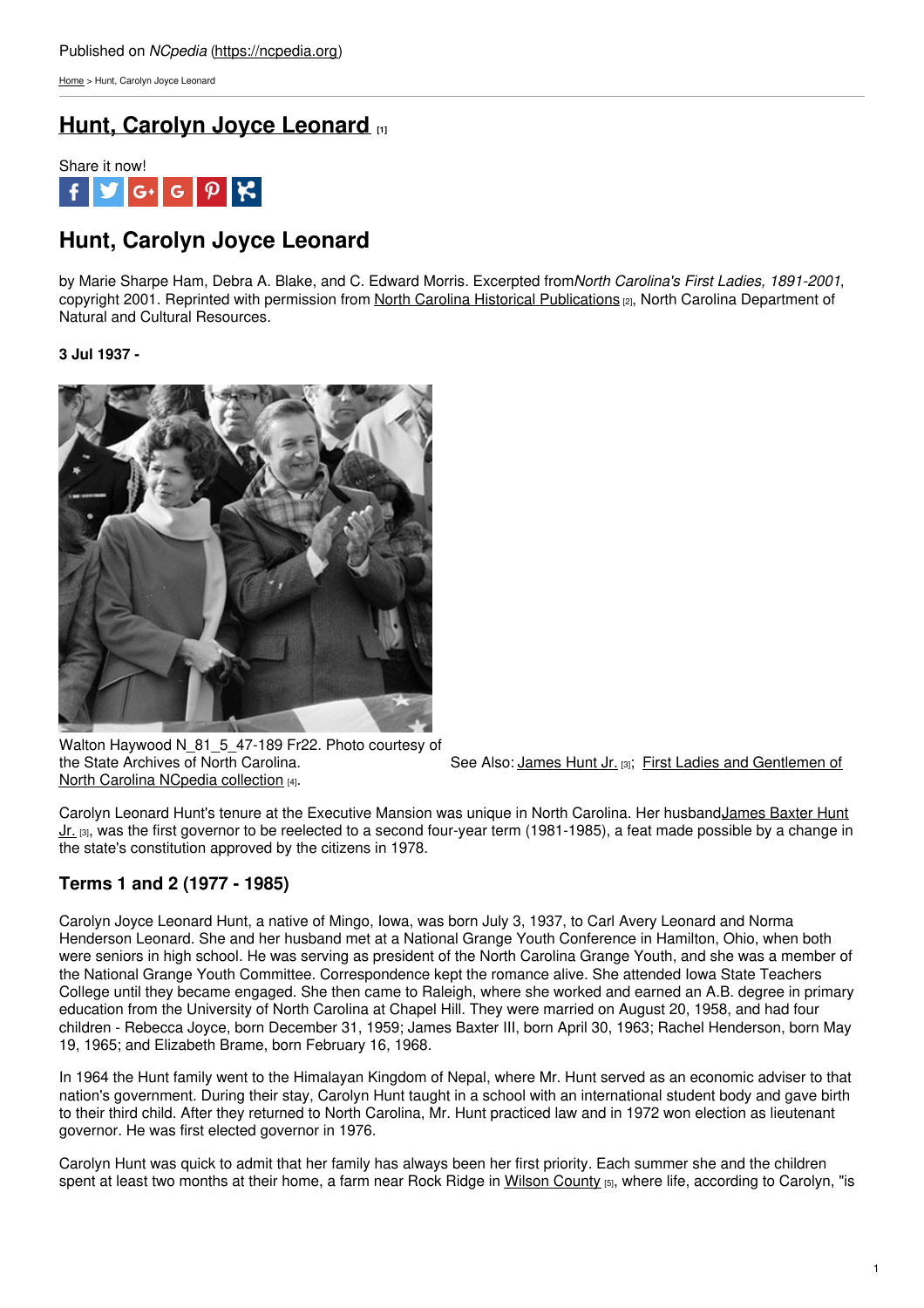

Carolyn Hunt Inauguration gown, pale gold organza, made by Mary Dixon, 1976. Item H.1988.203.1 from the collection of the North Carolina Museum of History. Used

that of a regular, everyday farm family." of Natural and Cultural [Resources.](http://collections.ncdcr.gov/RediscoveryProficioPublicSearch/ShowItem.aspx?53124+)  $\qquad \qquad \text{[6]}$ There the family maintained two courtesy of the North Carolina Department<br>of Natural and Cultural Resources.<br>  $_{[6]}$ There the family maintained two gardens and Carolyn, who called the farm "our escape to normalcy," enjoyed freezing and canning vegetables. Her secondary interests included volunteerism, particularly the primary reading program. Her efforts as a volunteer inspired her husband, already an advocate of volunteerism, to develop an even deeper interest in the subject, leading him to create the Governor's Office of Citizen Affairs to promote volunteer initiatives. As chairwoman of the advisory council to that office, she gave support and leadership to volunteerism throughout the state.

While visiting an elementary school in Wilson County before her husband was elected governor, Carolyn Hunt had identified the need for aid in primary reading programs. Encountering a large class and the particular needs of one child for help, she decided to dedicate her spare time to the reading program. She devoted two days each week as a volunteer in the school and later helped organize the "Right to Read" project in Wilson County. As word of the program spread, more than two hundred volunteers joined the effort, which became the forerunner of similar programs throughout the state. Carolyn Hunt remained deeply committed to the project and, following her husband's election as governor, spent one morning each week at Wiley Elementary School in Raleigh assisting fifth-graders in reading and developing basic skills. She insisted that many more volunteers were needed for that task.

Another of Carolyn Hunt's special interests was the Friendship Force, an international exchange project with which she became acquainted at the National Governors' Conference in 1977. As she recalled her own positive experience as an exchange student in Germany, her interest in the program grew. She realized that the concept of families actually living together helped people to understand each other and contributed to world peace. In April 1979, as state chairwoman of the North Carolina Friendship Force program, she headed the project's first exchange. The family in Newcastle-upon-Tyne, England, with whom she and her youngest daughter spent ten days, later visited the Hunts in North Carolina. In part because of the success of that first exchange, North Carolina expanded its participation in the program.

Carolyn Hunt thought that the Executive Mansion was very beautiful, and early in her husband's administration she did little to change it except to increase the family's comfort by adding storm windows and dampers in fireplaces to help reduce draftiness. Later, however, she embarked on several projects for the residence. She suggested a revision of the statute governing the Executive Mansion Fine Arts Committee, and the General Assembly responded favorably. She then initiated numerous projects under the auspices of the committee, including renovation and redecoration of the mansion Library, where the wood work was stripped and stained, and renovation and redecoration of the screen porch into a glass-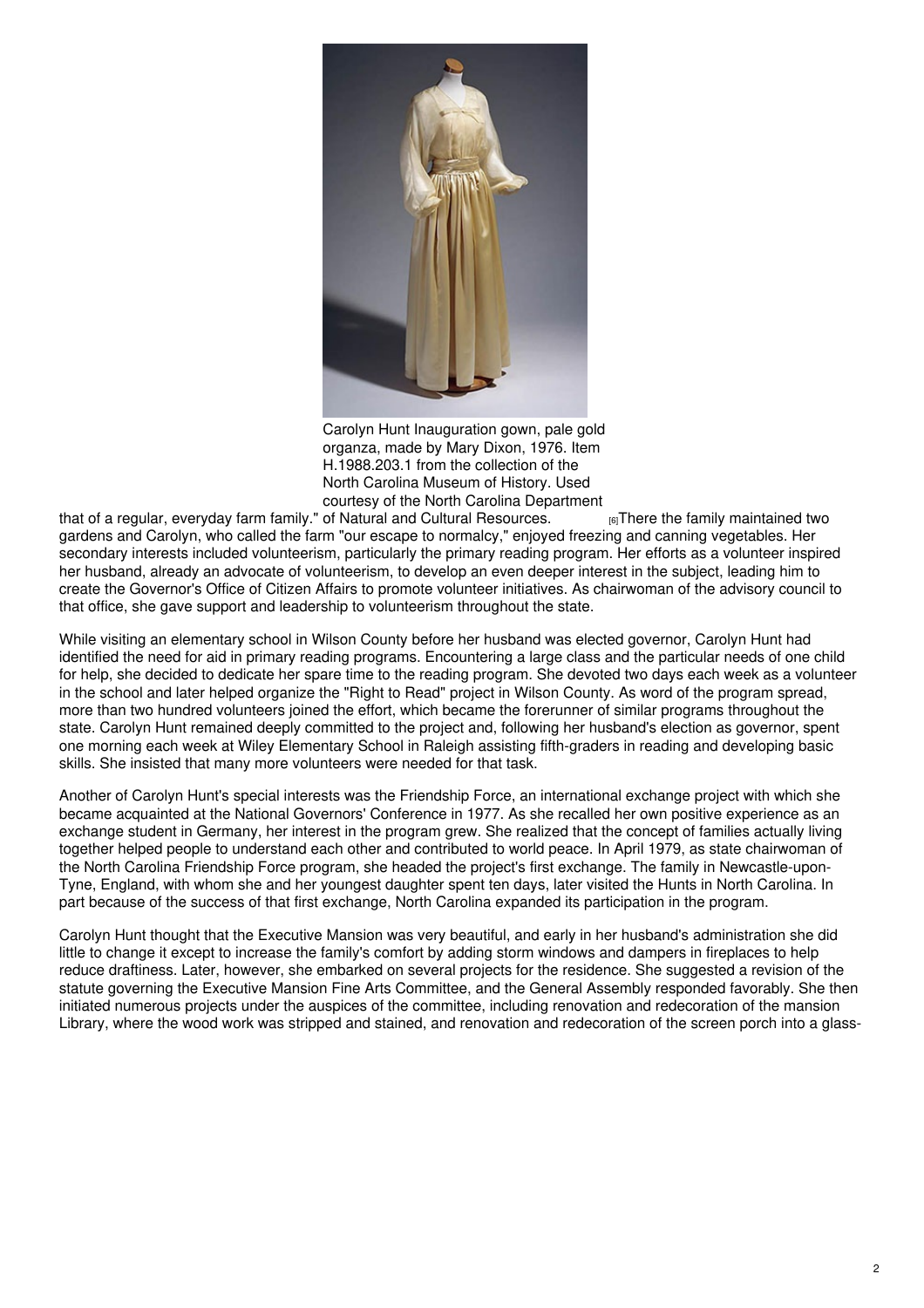

Carolyn Hunt Inaugural Dress, coral lace, made by Alda Crowe, 1981. Item H.1988.203.2 from the collection of the North Carolina Museum of History. Used courtesy of the North Carolina Department of Natural and

enclosed Morning Room.  $E_{\text{Z}}$ She oversaw an extensive renovation of the institutional kitchen, the addition and furnishing of a first-floor waiting room, the installation of an automated lift at the front porch for use by handicapped guests, and the restoration and repair of antique furniture and the acquisition of many new pieces, including twelve matching Chippendale-style side chairs (which featured hand-made needlepoint seats made by ladies throughout North Carolina). She also located and framed photographs of all the first ladies who had presided over the mansion and continued the tradition of holding an annual holiday open house.

Governor and Carolyn Hunt's oldest daughter Rebecca was married to Jimmy Hawley at the Executive Mansion on October 20, 1979. For the historic event, Carolyn's sewing talents were on display in the form of two bridesmaids' dresses that she had made for the wedding. Previously, she had fashioned two of her daughters' dresses for their father's first inaugural. For the four- hundred - year anniversary of the settlement of Roanoke Island , she christened the replica ship Queen Elizabeth II and hosted Her Royal Highness the Princess Anne of Great Britain and her entourage. In addition, she was responsible for the establishment of the Bailey- Tucker House as North Carolina's official guest residence in Raleigh.

During the eight years between Governor Hunt's service as governor, Carolyn Hunt continued to support the Friendship Force actively and led an exchange to Russia. She also served on the international board of directors and executive committee of Friendship Force International. In 1986 she was elected to the Wilson County School Board. However, her years as North Carolina's first lady were not yet completed.

## **Terms 3 and 4 (1993 - 2001)**

When Governor James Baxter Hunt Jr. and Carolyn Joyce Leonard Hunt returned to the Executive Mansion for an additional eight years, the voices of their children were replaced by the voices of their grandchildren. Carolyn Hunt, unique in having served as first lady for longer than any other woman in the state's history, was a pacesetter for North Carolina's women in their expanded roles of private and public life. Characterized as "an ordinary woman living in extraordinary life circumstances," Carolyn Hunt personified the changing role of first lady and of all the state's women. The wife, mother, grandmother, and volunteer activist changed, as did her role both in the home and within the statewide community. She helped to redefine the position of first lady from "helpmate" to leader in the realm of public service. Her increased involvement and independent participation in service programs brought a new level of professionalism to the position.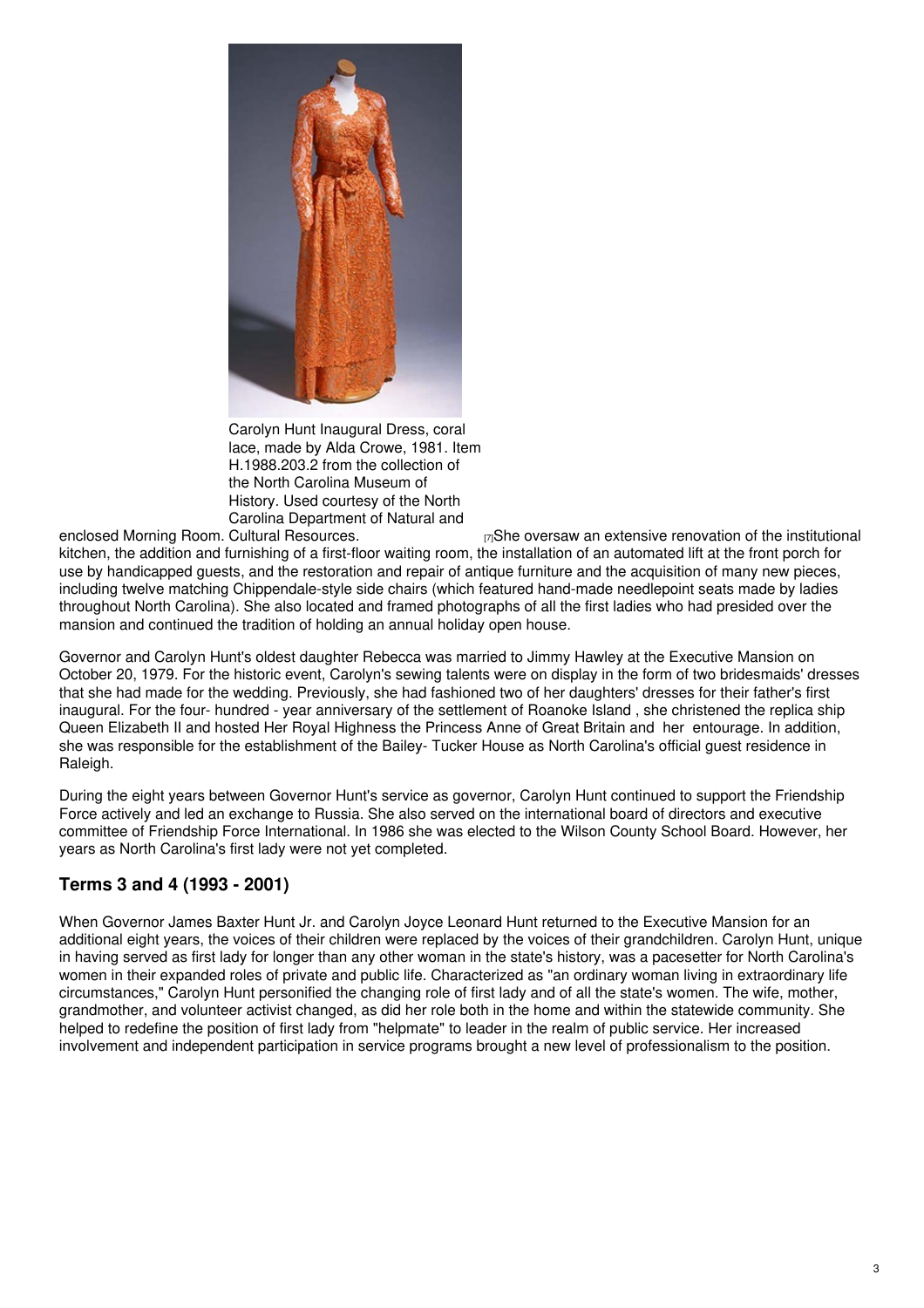

Carolyn Hunt Inauguration gown, copper mylar gown, made by Linda Narron, 1992. Item H.2003.79.1 from the collection of the North Carolina Museum of History. Used courtesy of the North Carolina Department of Natural and Cultural [Resources.](http://collections.ncdcr.gov/RediscoveryProficioPublicSearch/ShowItem.aspx?119359+)

She was deeply committed to many programs, leading by example. Her strong convictions led her to fill leadership positions on issues of education , early childhood health, readiness for school, volunteerism, and women's health. Besides her weekly school volunteering , she worked in soup kitchens, hosted events for volunteers at the mansion, and regularly donated items to support fundraising efforts. Representing her fellow citizens in highly visible projects, she demonstrated her fervent belief in community and community involvement. She was a regular tutor/mentor volunteer at Raleigh's Hunter Elementary and Carnage Middle Schools, making her teaching sojourns privately, working with her students without fanfare, urging them to read aloud to her, and encouraging them to seek their full potential. Observers noted that she worked her magic quietly and lovingly.

In supporting Smart Start, her husband's unique early childhood educational model, Carolyn Hunt traveled to many counties, visiting day care centers, talking to care givers, and attending ribbon cuttings for openings of centers and offices. She likewise traveled on behalf of programs for senior citizens, school programs, and other public initiatives. She served as honorary chair of the North Carolina Partnership for Children, a job she took particularly seriously, always seeking ways to give Smart Start additional recognition. In conjunction with the national first ladies' initiative, she produced a children's literacy brochure individualized to North Carolina and distributed it through the Partnership, providing the organization with a tool to help children and families

She served as a member of the advisory committee for the 1996 U.S. Women's Open golf tournament in Pinehurst to raise money for breast cancer research. For several years she prepared public service announcements on breast cancer awareness and spoke at a number of events promoting Breast Cancer Awareness Month. She believed that if she lent her name to a cause, she must take an active role and become personally engaged. JoAnn Norris, director of the Teaching Fellows Commission, remarked: "We love having Mrs. Hunt serve on this board. She always comes to meetings prepared. She offers sound suggestions and comments and is a real worker. She takes it seriously." Carolyn Hunt spearheaded a women's construction initiative, inviting female government officials and private citizens to volunteer in an effort to build a house for a homeless family through Habitat for Humanity's "First Ladies Build" program. She did real work-hammering, digging footings, and sawing.

To recognize Carolyn Hunt's two-decade commitment to its goals, the North Carolina Center for International Understanding (NCCIU; formerly the Friendship Force) created a teacher endowment in her name. Honoring the first lady's unceasing devotion to education at all levels, the Carolyn Hunt Teacher Endowment provides an annual award to state educators to participate in NCCIU educator exchanges. Millie Ravenel, director of NCCIU, remarked: "We are lucky in North Carolina to have as our first lady someone who can represent us with pride in the palaces of Paris or Beijing, but who is as real and down to-earth as our next-door neighbor."

During her years in the Executive Mansion, Carolyn Hunt made visiting youngsters feel special. She initiated the practice of having schoolchildren's art work displayed during tour seasons. In 1993 she implemented tours of the official residence for blind visitors. She opened the mansion gardens for seasonal tours and worked with the Executive Mansion Fine Arts Committee to fulfill its mandate to make and keep the residence an appropriate home for the state's governors and their families, as well as a center for official entertaining. She personally greeted thousands of visitors each year with warmth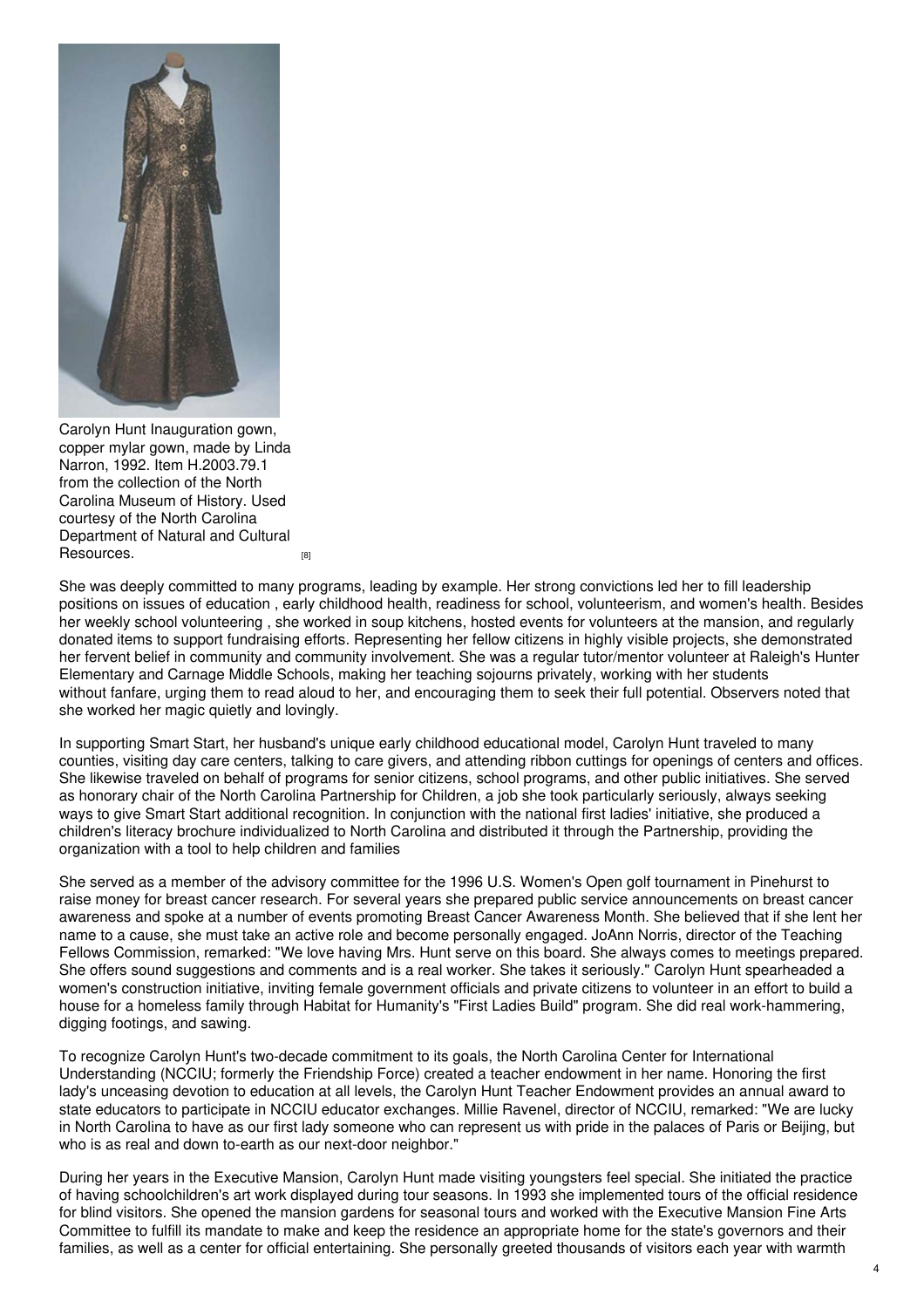

Carolyn Hunt's inauguration gown, Green velvet sheath, made by Linda Narron, 1997. Item H.2011.43.1 from the collection of the North Carolina Museum of History. Used courtesy of the North Carolina Department of

and southern hospitality. Natural and Cultural [Resources.](http://collections.ncdcr.gov/RediscoveryProficioPublicSearch/ShowItem.aspx?185524+)  $\qquad \qquad \qquad \text{{\tiny \text{[9]}}}$ 

While an avid supporter of her husband's very public political life, Carolyn Hunt was determined that her family enjoy a strong and private home life. She spent many hours each week in her public role and yet labored long and hard on the family farm. A highlight of Governor Hunt's third term was the marriage in the mansion garden of youngest daughter Elizabeth to Kevin Amigh on September 9, 1995. For the wedding, Carolyn, a talented seamstress, made outfits for five of the Hunt grandchildren, who served as attendants. During the last two terms, three of the Hunts' eight grandchildren were born, and Carolyn Hunt considered herself very fortunate to be present at each birth.

For Carolyn Hunt, inspiration came from the many people she met and places she visited on international trade missions with the governor. While in Israel, the Hunts met with Prime Minister and Mrs. Itzhak Rabin, who, like the first lady, were staunch advocates for children. Carolyn also visited several schools in Israel. At one elementary school she gave to Israeli students various articles from the Raleigh school at which she volunteered; the pupils from the two schools subsequently began a cultural exchange.

In the waning days of the final administration, Carolyn Hunt was touched by the sincerity of the many individuals who thanked her and Governor Hunt for devoting years of service to North Carolina. As she neared the end of her tenure, she reflected that her most inspiring memories came from watching and listening to the governor convince others to commit to projects, particularly Smart Start. "You realize that if you work hard enough and believe in a cause strongly enough," she said, "there is a way to make it become a reality." "I feel that my support, interest, and encouragement of such projects assists my husband in his accomplishments. You have to work together and maintain a strong commitment. There is no special training for these positions we find ourselves in. You lean on past experience... I was raised to be very independent, and this has sustained me. Successes come through hard, hard work and many sacrifices, especially energy and time away from family."

As a rural girl from Iowa, Carolyn Leonard Hunt came to North Carolina as the bride of a young man reared on a family farm. Later in her life she dared the adventure of taking her young family to a remote country half a world away as her husband served as economic adviser to the government of Nepal. She shared and supported her husband's public life in the world of politics and government. She filled the post of first lady of the state during a momentous era in North Carolina's history and carved a path for other first ladies to follow in the new century.

### **References:**

Ham, Marie Sharpe, Debra A. Blake, and C. Edward Morris. 2001.*North Carolina's First Ladies, 1891-2001*. Raleigh, N.C.: Executive Mansion Fine Arts Committee and Executive Mansion Fund.

### **Image Credits:**

Haywood, Walton, 2nd inauguration of Gov. James B. Hunt, Jr., 10 Jan 1981; N 81 5 47-189 Fr22. Photograph. State Archives of North Carolina.

Carolyn Hunt Inauguration gown, pale gold organza, made by Mary Dixon, 1976. Item H.1988.203.1 from the collection of